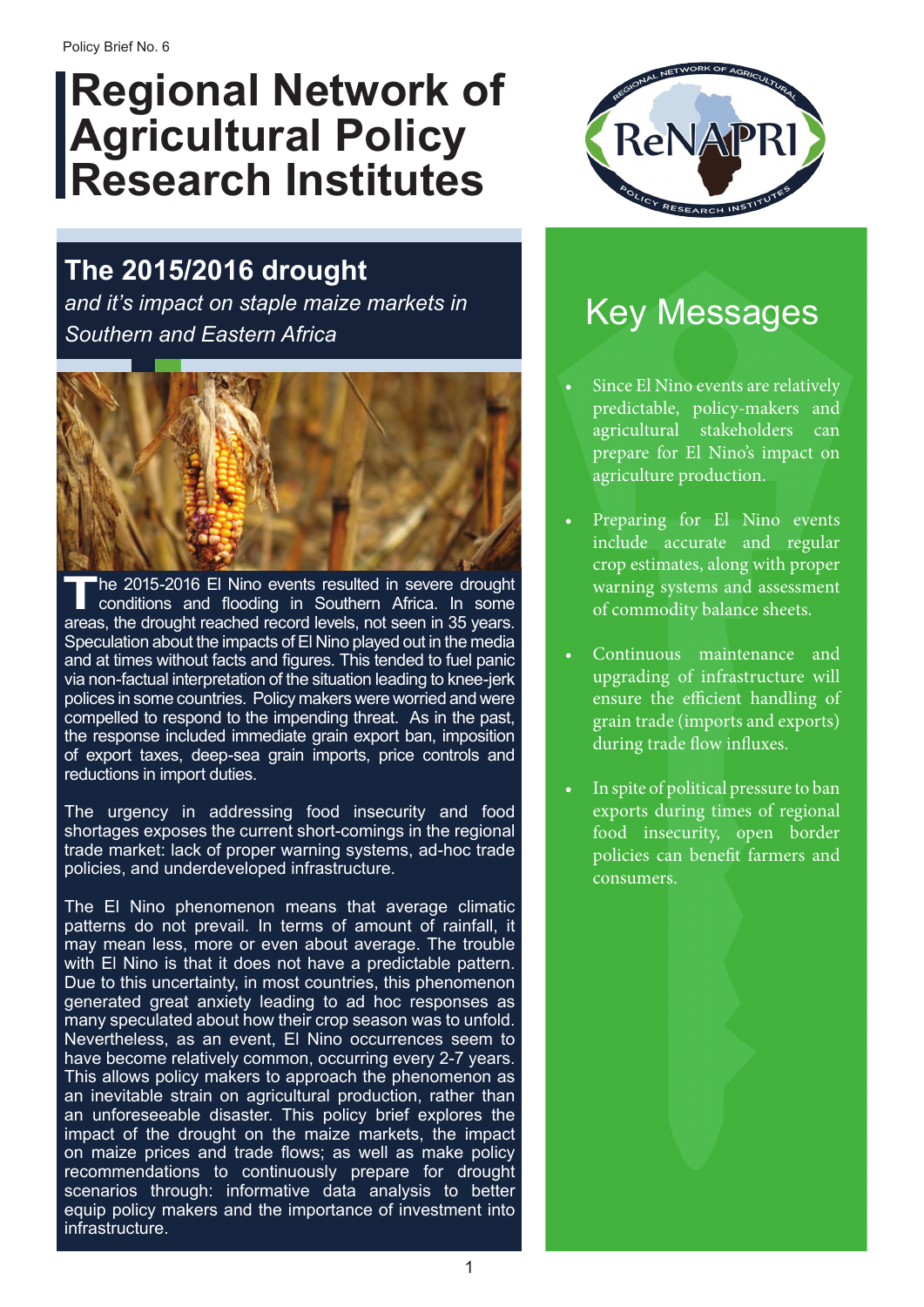|                                                      | Table 1: Regional Import Prices for White Maize in 2016/17 Marketing Season |                           |                                     |                                                   |                             |  |
|------------------------------------------------------|-----------------------------------------------------------------------------|---------------------------|-------------------------------------|---------------------------------------------------|-----------------------------|--|
|                                                      | <b>Importing Country</b>                                                    | <b>Import Locale</b>      | <b>Price at Port</b><br>(US\$/ Ton) | Cost of transport<br>and insurance<br>(US\$/ Ton) | Import<br>Costs<br>US\$/ton |  |
|                                                      | South Africa (Randfontein)                                                  | US Gulf via Durban        | 245                                 | 67                                                | 312                         |  |
|                                                      |                                                                             | Zambia (Lusaka)           | 225                                 | 121                                               | 346                         |  |
| 2                                                    | Zimbabwe (Harare)                                                           | <b>US Gulf via Durban</b> | 245                                 | 167                                               | 412                         |  |
|                                                      |                                                                             | Zambia (Lusaka)           | 225                                 | 67                                                | 292                         |  |
| 3                                                    | Malawi (Lilongwe)                                                           | <b>US Gulf via Durban</b> | 245                                 | 203                                               | 448                         |  |
|                                                      |                                                                             | <b>US Gulf via Beira</b>  | 245                                 | 60                                                | 305                         |  |
|                                                      |                                                                             | Zambia (Lusaka)           | 225                                 | 52                                                | 277                         |  |
| $\overline{4}$                                       | Mozambique (Maputo)                                                         | <b>US Gulf via Maputo</b> | 245                                 | 20                                                | 265                         |  |
|                                                      |                                                                             | <b>US Gulf via Durban</b> | 245                                 | 110                                               | 355                         |  |
|                                                      |                                                                             | Zambia (Lusaka)           | 225                                 | 95                                                | 320                         |  |
| Source: ReNAPRI; FAO GIEWS; BFAP, 2016; IAPRI, 2017. |                                                                             |                           |                                     |                                                   |                             |  |

**Table 1** compares the cost of importing from the US Gulf (Mexico or USA) or importing from Zambia. Gulf imports enter the region via South Africa or Mozambique, which makes this option more favorable to South Africa and Mozambique. Importing from Zambia is more favorable for Zimbabwe and Malawi since transport costs are lower. However, Zambia export ban could not allow for this option. The role of trade in dealing with shocks to food security is yet to be fully appreciated.

### **Impact on markets and trade policies**

El Nino weather events normally create dry and hot conditions in the Southern regions of the continent and wet conditions in the Central and Eastern regions. During this past El Nino event, some countries such as Tanzania and Uganda maintained their grain production. However, in South Africa, they experienced their worst drought since 1904. Lesotho, Malawi, Mozambique, and Zimbabwe have also faced severe grain shortages leading to heightened levels of food insecurity and the need for international aid and assistance.

Amid regional food shortages, Tanzania maintained an open trade policy, which allowed farmers near borders to benefit from the higher regional maize prices. Mozambique also kept its borders open. This allowed imports into drought-affected southern Mozambique, while continuing to export from the northern region of the country where they experienced a surplus of maize. Farmers and consumers benefited because transporting maize from northern Mozambique to the south would have been cost-prohibitive.

Zambia produced a surplus in maize during the 2015/2016 season. However, food insecurity in the region and political pressures led the government to impose export ban and later a 10% export tax. Malawi, facing a 30% decrease in maize production, also banned exports. Both Zambia and Malawi exemplify the need for options that addresses policy makers concerns and political pressures. This calls for the research community in the region to improve their data analysis and making it available well-ahead of the food crisis and ensuring the analysis effectively communicates to policy-makers.

### **Impact on prices and trade-flow**

Due to the maize shortage, several countries experienced substantial price increases. Mozambique prices increased by more than 40%. Zimbabwe prices increased by 30%. Malawi and South Africa saw a 50% increase in maize prices. Traditionally, South Africa had been the largest supplier of grain to most of the Southern Africa region. However, the drought had created a deficit in South Africa's production. Figure 1 shows regional trade flow since 2005, with projections into 2017. The decrease in trade was driven by South Africa's severe drought, and inability to meet the regional demand. Countries that previously relied on South Africa's maize have needed to source it from outside the region.

Although yellow maize is widely available in the world market, white maize represents a small share of total global production. Mexico and the United States

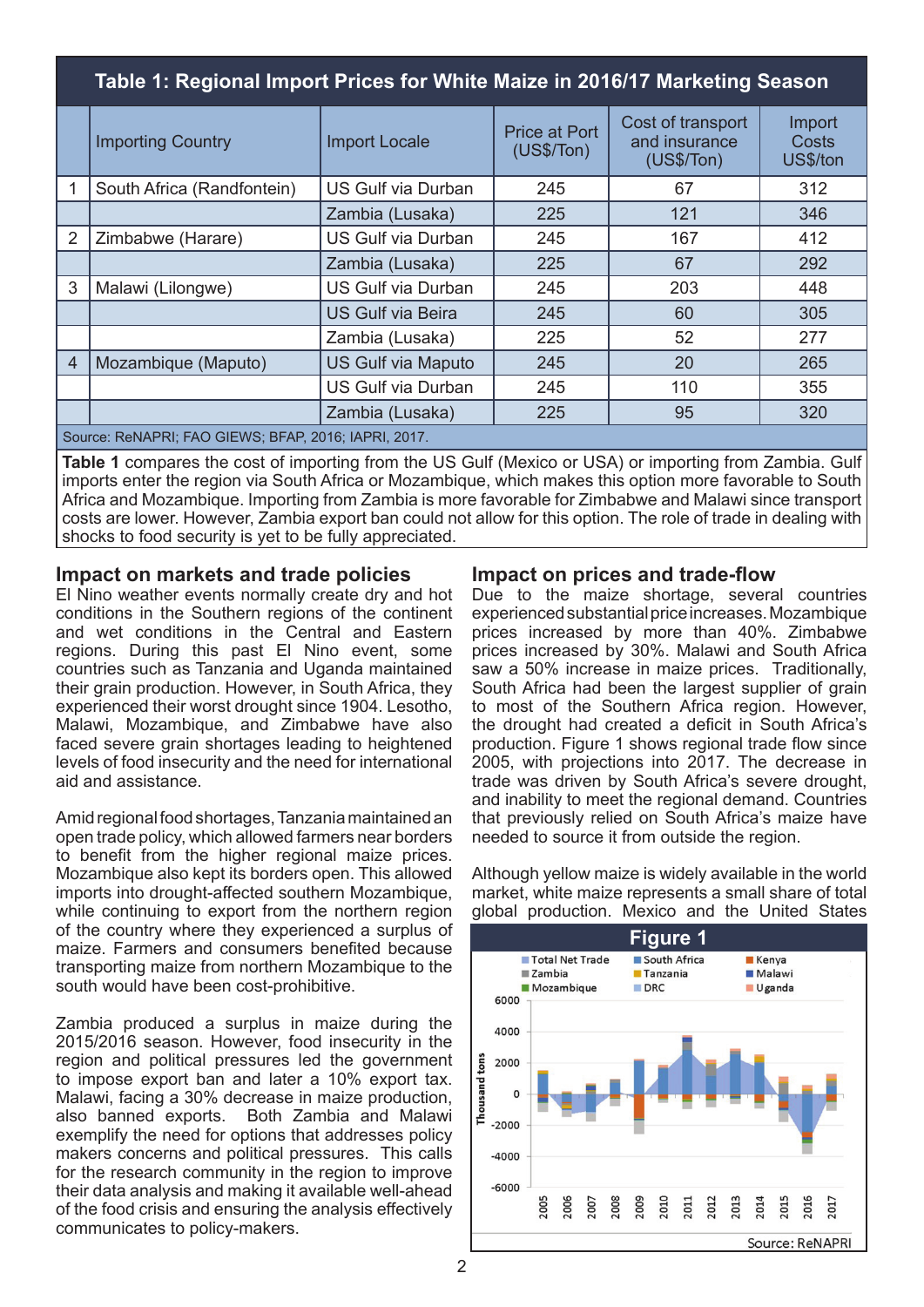

are potential sources for white maize. However, in the case of the US, their GM certification was not compatible with the South African system. Until this issue can be resolved, Mexico remains the most likely alternative for white maize imports.

A developed infrastructure plays a key role in allowing access to maize imports, and keeping food costs down. Mozambique has been increasing its port capacity for the last twenty years, and as result has been able to manage higher traffic and cargo volumes. Over a ten-year period (1998 – 2008) Mozambique could manage a 16% increase in number of port calls and a 60% increase in tonnes shipped per day. During the drought, South Africa prepared for the anticipated increase in maize imports by confirming the capacity of their ports and notifying port management that staff will need to be increased to prevent bottlenecks.

Tanzania has also begun investing in port infrastructure and construction following a report on inefficiencies in the Dar es Salaam port costing upwards to \$2.6 billion a year. During the drought, Tanzania did not experience the expected increase in volume from global imports. This could be due to multiple factors, one of which being the issue of overcongestion, which creates delays and increases food prices. Other factors could be Tanzania's new VAT on port goods or the devaluing of the South African Rand, both of which would make Tanzania a less financially appealing option.

The impact of the drought on regional prices, together with trade policies and the capacity of the infrastructure, directs regional trade flow patterns.

### **Suggested Readings**

Dominguez-Torres, Caroline and Cecilia Briceño-Garmendia. June 2011. "Mozambique's Infrastructure: A Continental Perspective." World Bank. Africa Infrastructure Country Diagnostic.

Edelman, Brent and Bob Baulch. June 2016. "Are Malawi's Maize and Soya Trade Restrictions Causing More Harm than Good?" International Food Policy Research Institute. Malawi Strategy Support Program. Policy note 26.

FAO. January 2016. GIEWS Country Briefs. Retrieved from FAO Global Watch (GIEWS) website: http://www.fao.org/giews/countrybrief/country. jsp?code=ZWE



Comparing the three port options presented, Mozambique, South Africa and Tanzania, their ports' capacity illustrates the importance of continuous investment into infrastructure order to be prepared for inevitable fluxes in these regional trade flow patterns.

#### **Recommendations**

- Governments should avoid export bans as a short-term response to El Nino since the bans have been shown to have negative consumer effects among the poorest households, and exacerbate price volatility.
- Governments and collaborative stakeholders should promote long-term interventions among farmers to counter El Nino effects. These include: irrigation, climate smart agriculture, conservation farming, and the use of drought resistant crop varieties.
- Governments and cooperating partners should leverage technical support efforts to strengthen: early warning systems, investment in irrigation facilities, crop diversification, strategic management of grain reserves, policy formulation processes, expansion of maize marketing options through warehouse receipting systems, and the creation of coordinated domestic market information systems.

Indaba Agricultural Policy Research Institute (IAPRI). 2017. "Report on Food Price Analysis and Monitoring in Eastern and Southern Africa." Working paper.

Meyer, Ferdi, Tracy Davids, Zena Mpenda, Meizal Popat, Orcidia Vilanculos, Brian Chisanga, and Raphael Gitau. March 2017. "The impact of the 2015/16 drought on staple maize markets in Southern and Eastern Africa." Feed the Future Innovation Lab for Food Security Policy. Policy Brief.

The World Bank. June 2016. The World Bank. Retrieved from The World Bank Website: http:// www.worldbank.org/projects/P102459/irrigationdevelopment-support-project?lang=en